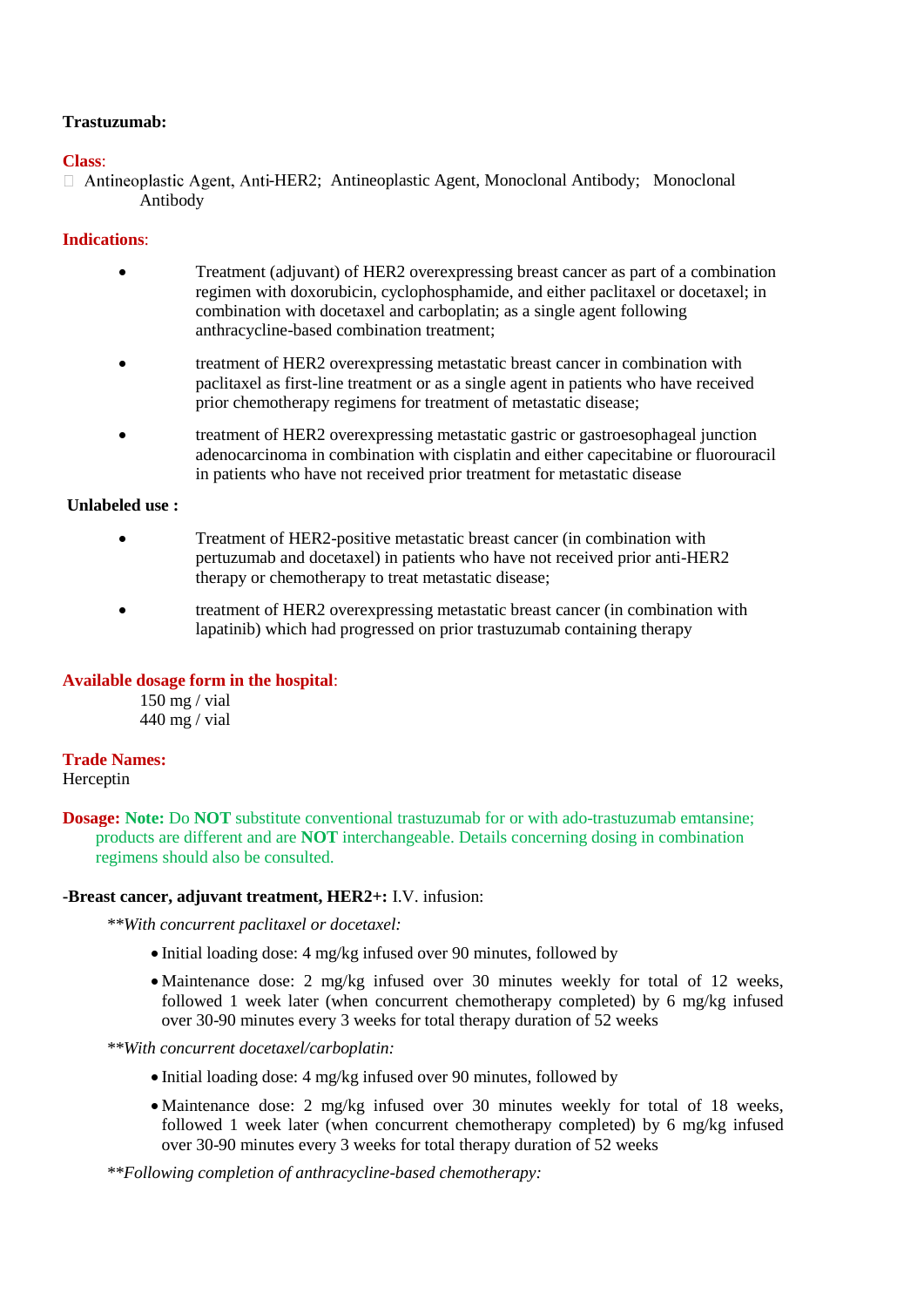- Initial loading dose: 8 mg/kg infused over 90 minutes, followed by
- Maintenance dose: 6 mg/kg infused over 30-90 minutes every 3 weeks for total therapy duration of 52 weeks
- **-Breast cancer, metastatic, HER2+ (either as a single agent or in combination with paclitaxel):** I.V. infusion:
	- Initial loading dose: 4 mg/kg infused over 90 minutes, followed by
	- Maintenance dose: 2 mg/kg infused over 30 minutes weekly until disease progression

## **-Gastric cancer, metastatic, HER2+ (in combination with cisplatin and either capecitabine or fluorouracil for 6 cycles followed by trastuzumab monotherapy; Bang, 2010; Van Cutsem, 2009):** I.V. infusion:

- Initial loading dose: 8 mg/kg infused over 90 minutes, followed by
- Maintenance dose: 6 mg/kg infused over 30-90 minutes every 3 weeks until disease progression
- **-Missed doses** *(Canadian labeling, 2012):* If a dose is missed by ≤1 week, the usual maintenance dose (based on patient's schedule) should be administered as soon as possible (do not wait until the next planned cycle); if a dose is missed by  $>1$  week, then a loading dose (4 mg/kg if patient receives trastuzumab weekly; 8 mg/kg if on an every-3-week schedule) should be administered, followed by the usual maintenance dose and schedule.

## **-Breast cancer, metastatic, HER2+ (unlabeled combinations):**

- Trastuzumab, pertuzumab, and docetaxel (in patients with no prior anti-HER2 therapy or chemotherapy to treat metastatic disease): Initial: 8 mg/kg followed by a maintenance dose of 6 mg/kg every 3 weeks until disease progression or unacceptable toxicity (Baselga, 2012)
- Trastuzumab and lapatinib (in patients with progression on prior trastuzumab containing therapy): Initial: 4 mg/kg followed by a maintenance dose of 2 mg/kg every week (Blackwell, 2010; Blackwell, 2012).

#### **Geriatric**

Refer to adult dosing.

#### **Renal Impairment:**

No dosage adjustment provided in manufacturer's labeling, although data suggest that the disposition of trastuzumab is not altered based on serum creatinine (up to 2 mg/dL)

#### **Hepatic Impairment:**

No dosage adjustment provided in manufacturer's labeling.

#### **Dosing: Adjustment for Toxicity**

*1. Cardiotoxicity:* LVEF ≥16% decrease from baseline or LVEF below normal limits and ≥10% decrease from baseline: Withhold treatment for at least 4 weeks and repeat LVEF every 4 weeks. May resume trastuzumab treatment if LVEF returns to normal limits within 4-8 weeks and remains at ≤15% decrease from baseline value. Discontinue permanently for persistent (>8 weeks) LVEF decline or for >3 incidents of treatment interruptions for cardiomyopathy.

*2.Infusion-related events:*

- Mild-moderate infusion reactions: Decrease infusion rate.
- Dyspnea, clinically significant hypotension: Interrupt infusion.
- Severe or life-threatening infusion reactions: Discontinue.

#### **Common side effect:**